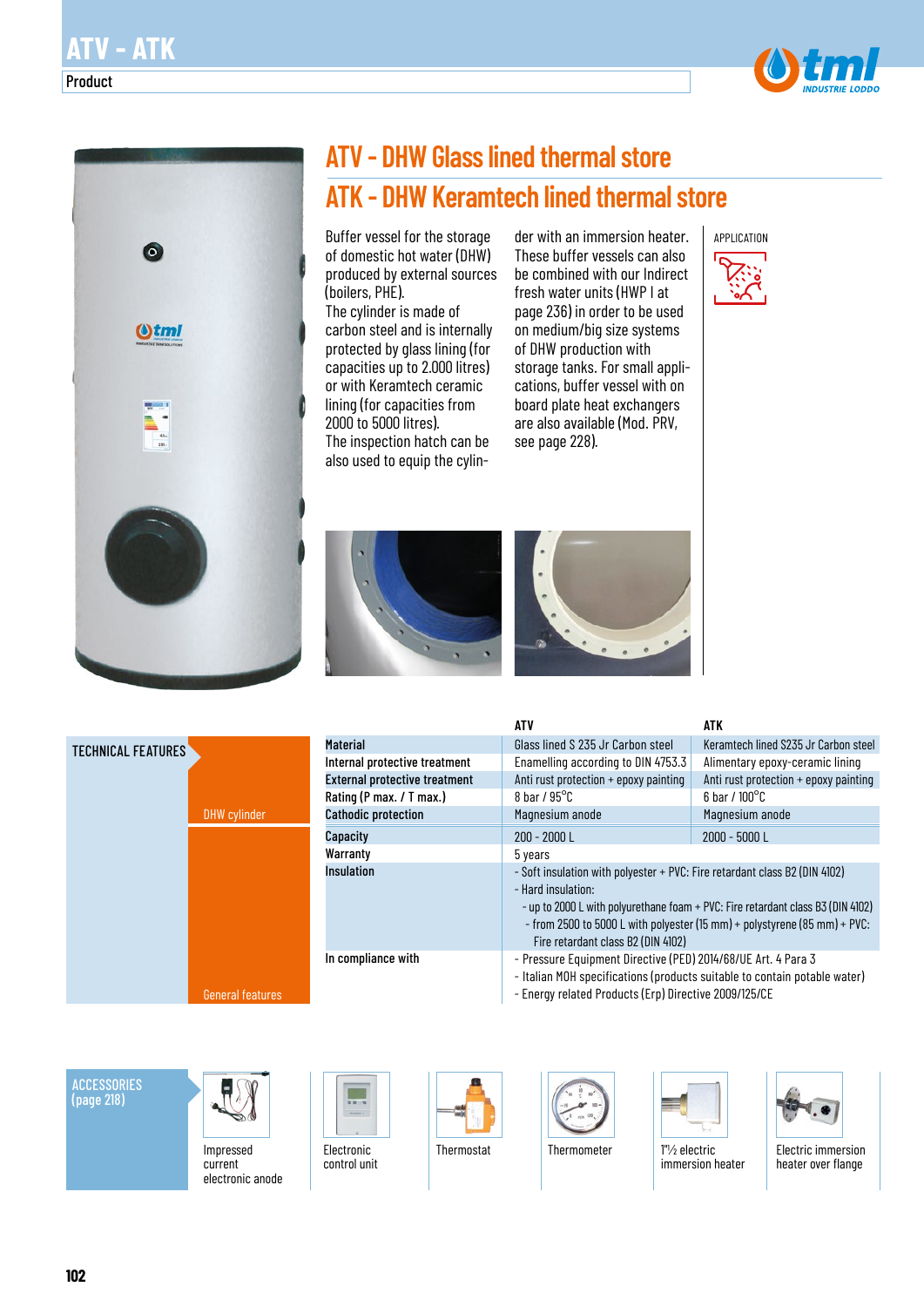



#### **ATV - Hard insulation with rigid polyurethane foam and PVC jacket**

|             | <b>INSULATION</b> | ErP          | <b>HEAT LOSS S</b> | <b>REAL</b>         |
|-------------|-------------------|--------------|--------------------|---------------------|
| <b>CODE</b> | THICK. (mm)       | <b>CLASS</b> | (W)                | <b>CAPACITY (L)</b> |
| ATV 00200 R | 50                | C            | 62,2               | 191,2               |
| ATV 00300 R | 50                | C            | 73.7               | 291,7               |
| ATV 00500 R | 50                | C            | 86,1               | 501.7               |
| ATV 00800 R | 100               | C            | 113.8              | 754,9               |
| ATV 01000 R | 100               | C            | 117,6              | 936,6               |
| ATV 01500 R | 100               | C            | 136.7              | 1478,0              |
| ATV 02000 R | 100               | C            | 149,2              | 1958,6              |

#### **ATV - Soft insulation with polyester and PVC jacket**

| <b>CODE</b> | <b>INSULATION</b><br>THICK. (mm) | ErP<br><b>CLASS</b> | <b>HEAT LOSS S</b><br>(W) | <b>REAL</b><br>CAPACITY (L) |
|-------------|----------------------------------|---------------------|---------------------------|-----------------------------|
| ATV 00800 F | 130                              | C                   | 132,6                     | 754,9                       |
| ATV 01000 F | 130                              | C                   | 143,9                     | 936,6                       |
| ATV 01500 F | 130                              | C                   | 169,2                     | 1478,0                      |
| ATV 02000 F | 130                              | C                   | 182,7                     | 1958,6                      |
|             |                                  |                     |                           |                             |

## $\overline{\mathbb{C}}$  $\mathbf C$  $\bullet$  $\overline{\mathbb{C}}$  $\circ$  0  $\bullet$ ౼

### **ATK - Hard insulation and PVC jacket**

| <b>CODE</b>        | <b>INSULATION</b><br>THICK. (mm) | <b>FrP</b><br><b>CLASS</b> | <b>HEAT LOSS S</b><br>(W) | <b>REAL</b><br>CAPACITY (L) |
|--------------------|----------------------------------|----------------------------|---------------------------|-----------------------------|
| ATK 02000 R        | 100                              | C                          | 151,4                     | 1962,5                      |
| ATK 02500 R        | 100                              | $\overline{\phantom{0}}$   | -                         | 2506,0                      |
| <b>ATK 03000 R</b> | 100                              | $\overline{\phantom{0}}$   |                           | 2970,0                      |
| ATK 04000 R        | 100                              | $\overline{\phantom{0}}$   |                           | 3906.9                      |
| <b>ATK 05000 R</b> | 100                              | $\overline{\phantom{a}}$   |                           | 5017,7                      |

### **ATK - Soft insulation with polyester and PVC jacket**

| <b>CODE</b> | <b>INSULATION</b><br>THICK. (mm) | ErP<br>CLASS | <b>HEAT LOSS S</b><br>(W) | <b>REAL</b><br><b>CAPACITY (L)</b> |
|-------------|----------------------------------|--------------|---------------------------|------------------------------------|
| ATK 02000 F | 130                              | C            | 185,6                     | 1962,5                             |
| ATK 02500 F | 100                              | ۰            |                           | 2506,0                             |
| ATK 03000 F | 100                              |              |                           | 2970,0                             |
| ATK 04000 F | 100                              | ۰            |                           | 3906,9                             |
| ATK 05000 F | 100                              | -            |                           | 5017.7                             |

**ATV - ATK**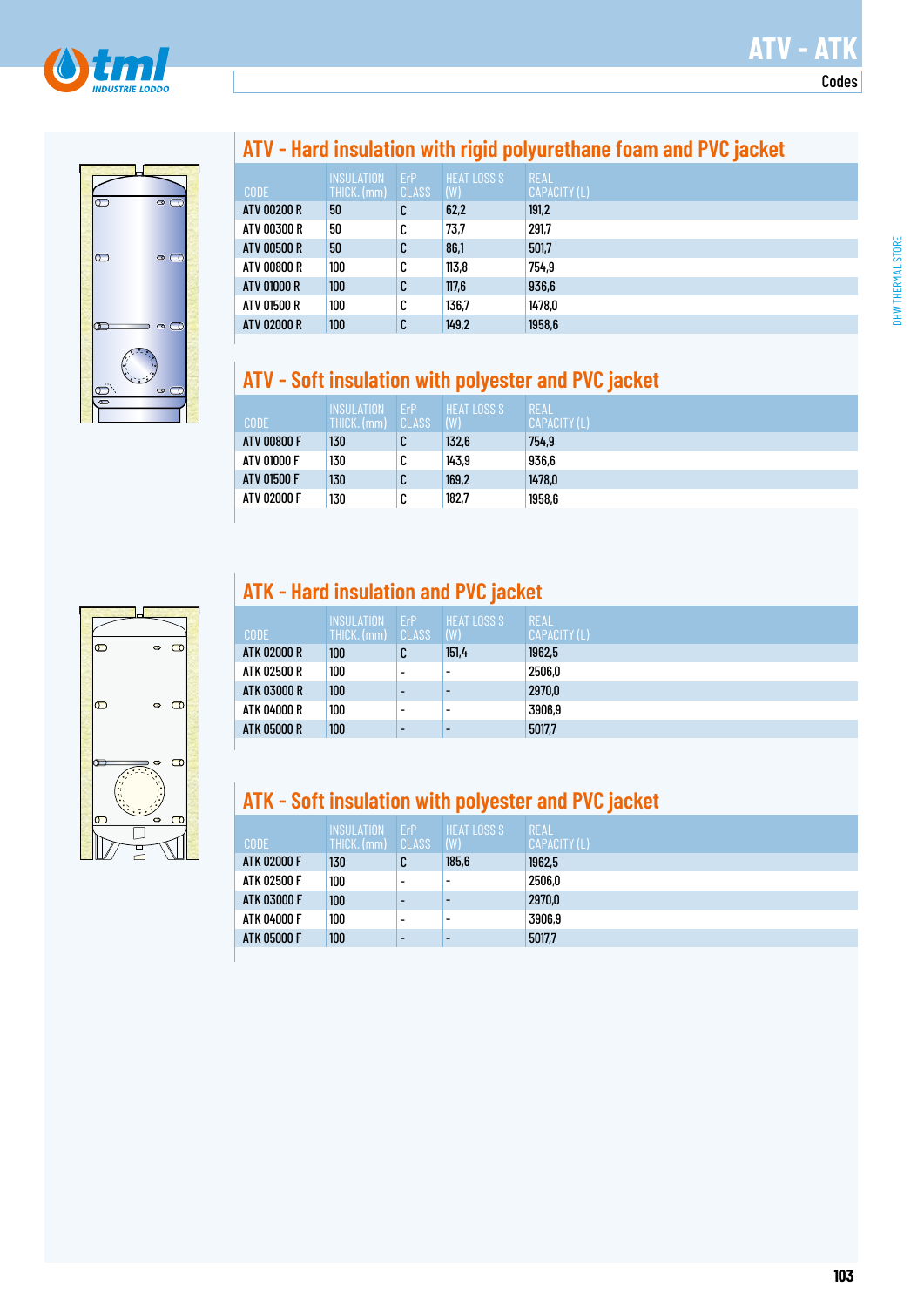

#### Dimensions and heights





|              | <b>DIMENSIONS (mm)</b> |      | $0$ EXT $**$     |       | Electronic anode | <b>WEIGHT</b> |
|--------------|------------------------|------|------------------|-------|------------------|---------------|
| <b>MODEL</b> |                        |      | (Hard/Soft ins.) | $R^*$ | (optional)       | (kg)          |
| ATV 00200 R  | 450                    | 1320 | 550              | 1440  | a1(EPS 375/125)  | 56            |
| ATV 00300 R  | 500                    | 1610 | 600              | 1730  | a1 (EPS 375/125) | 69            |
| ATV 00500 R  | 650                    | 1660 | 750              | 1835  | a1(EPS 375/125)  | 91            |
| ATV 00800_   | 790                    | 1750 | 990/1050         | 1745  | a1(EPS 375/125)  | 155           |
| ATV 01000_   | 790                    | 2110 | 990/1050         | 2095  | a1(EPS 375/125)  | 179           |
| ATV 01500_   | 1000                   | 2115 | 1200/1260        | 2145  | a2 (EPS 375/125) | 283           |
| ATV 02000_   | 1100                   | 2380 | 1300/1360        | 2465  | a2 (EPS 375/125) | 399           |
| ATK 02000_   | 1100                   | 2465 | 1300/1360        | 2465  | a2 (EPS 375/125) | 272           |
| ATK 02500_   | 1200                   | 2595 | 1400             | 2640  | a2 (EPS 700/200) | 319           |
| ATK 03000_   | 1250                   | 2795 | 1450             | 2835  | a2 (EPS 700/200) | 347           |
| ATK 04000_   | 1400                   | 2925 | 1600             | 2995  | a2 (EPS 700/200) | 504           |
| ATK 05000_   | 1600                   | 2955 | 1800             | 3090  | a2 (EPS 700/200) | 588           |

*\* For capacities from 200 to 500 litres, the tilt height refers to the insulated cylinder \*\* The insulation is removable except for models from 200 to 500 litres*

|                    | <b>HEIGHTS (mm)</b>      |     |              |      |      |     | <b>CONNECTIONS (GAS)</b> |               |                  |                  |                   |         |  |
|--------------------|--------------------------|-----|--------------|------|------|-----|--------------------------|---------------|------------------|------------------|-------------------|---------|--|
| <b>MODEL</b>       |                          | n.  | $\mathsf{D}$ | G.   |      | M   | apr                      | re i          | vi Ul            | S                | W.                | $\cap$  |  |
| <b>ATV 00200 R</b> | 110                      | 190 | 515          | 890  | 1075 | 350 | 1 <sup>n</sup> /4        | $\frac{1}{2}$ | $1''\frac{1}{4}$ | ľ.               | 1 <sup>n</sup> /2 | 220/290 |  |
| ATV 00300 R        | 110                      | 215 | 595          | 1080 | 1350 | 375 | 1 <sup>n</sup> /4        | $\frac{1}{2}$ | $1''\frac{1}{4}$ | ı"               | 1 <sup>n</sup> /2 | 220/290 |  |
| <b>ATV 00500 R</b> | 135                      | 240 | 615          | 1105 | 1375 | 445 | 1 <sup>n</sup> /4        | $\frac{1}{2}$ | $1''\frac{1}{4}$ | ľ.               | 1 <sup>n</sup> /2 | 220/290 |  |
| ATV 00800_         | 150                      | 275 | 655          | 1145 | 1410 | 450 | 1 <sup>n</sup> /4        | $\frac{1}{2}$ | $1''\frac{1}{2}$ | ı"               | 1 <sup>n</sup> /2 | 300/380 |  |
| ATV 01000          | 150                      | 275 | 810          | 1355 | 1755 | 455 | 1 <sup>n</sup> /4        | $\frac{1}{2}$ | $1''\frac{1}{2}$ | 1 <sup>n</sup>   | 1 <sup>n</sup> /2 | 300/380 |  |
| ATV 01500_         | 235                      | 340 | 765          | 1400 | 1725 | 520 | $1^{\prime\prime}/4$     | $\frac{1}{2}$ | 2"               | ľ.               | 1 <sup>n</sup> /2 | 300/380 |  |
| ATV 02000          | 265                      | 370 | 930          | 1435 | 1945 | 575 | $1^{\prime\prime}/4$     | $\frac{1}{2}$ | 2"               | 1 <sup>n</sup>   | 1 <sup>n</sup> /2 | 350/430 |  |
| ATK 02000_         | $\overline{\phantom{0}}$ | 475 | 1010         | 1515 | 1975 | 680 | $1''\frac{1}{4}$         | $\frac{1}{2}$ | 2"               | $1''\frac{1}{4}$ | 1 <sup>n</sup> /2 | 400/480 |  |
| ATK 02500          | $\overline{\phantom{a}}$ | 505 | 1040         | 1600 | 2105 | 715 | 1 <sup>n</sup> /4        | $\frac{1}{2}$ | 2"               | $1''\frac{1}{4}$ | 1 <sup>n</sup> /2 | 400/480 |  |
| ATK 03000_         | $\overline{\phantom{0}}$ | 515 | 1100         | 1730 | 2300 | 700 | $1''\frac{1}{4}$         | $\frac{1}{2}$ | 3"               | $1''\frac{1}{4}$ | 1 <sup>n</sup> /2 | 400/480 |  |
| ATK 04000_         | $\overline{\phantom{a}}$ | 595 | 1190         | 1815 | 2380 | 780 | 1''/4                    | $\frac{1}{2}$ | 3"               | $1''\frac{1}{4}$ | 1 <sup>n</sup> /2 | 400/480 |  |
| ATK 05000_         | $\overline{\phantom{a}}$ | 600 | 1185         | 1815 | 2385 | 785 | 1 <sup>n</sup> /4        | $\frac{1}{2}$ | 3"               | $1''\frac{1}{4}$ | 1 <sup>n</sup> /2 | 400/480 |  |